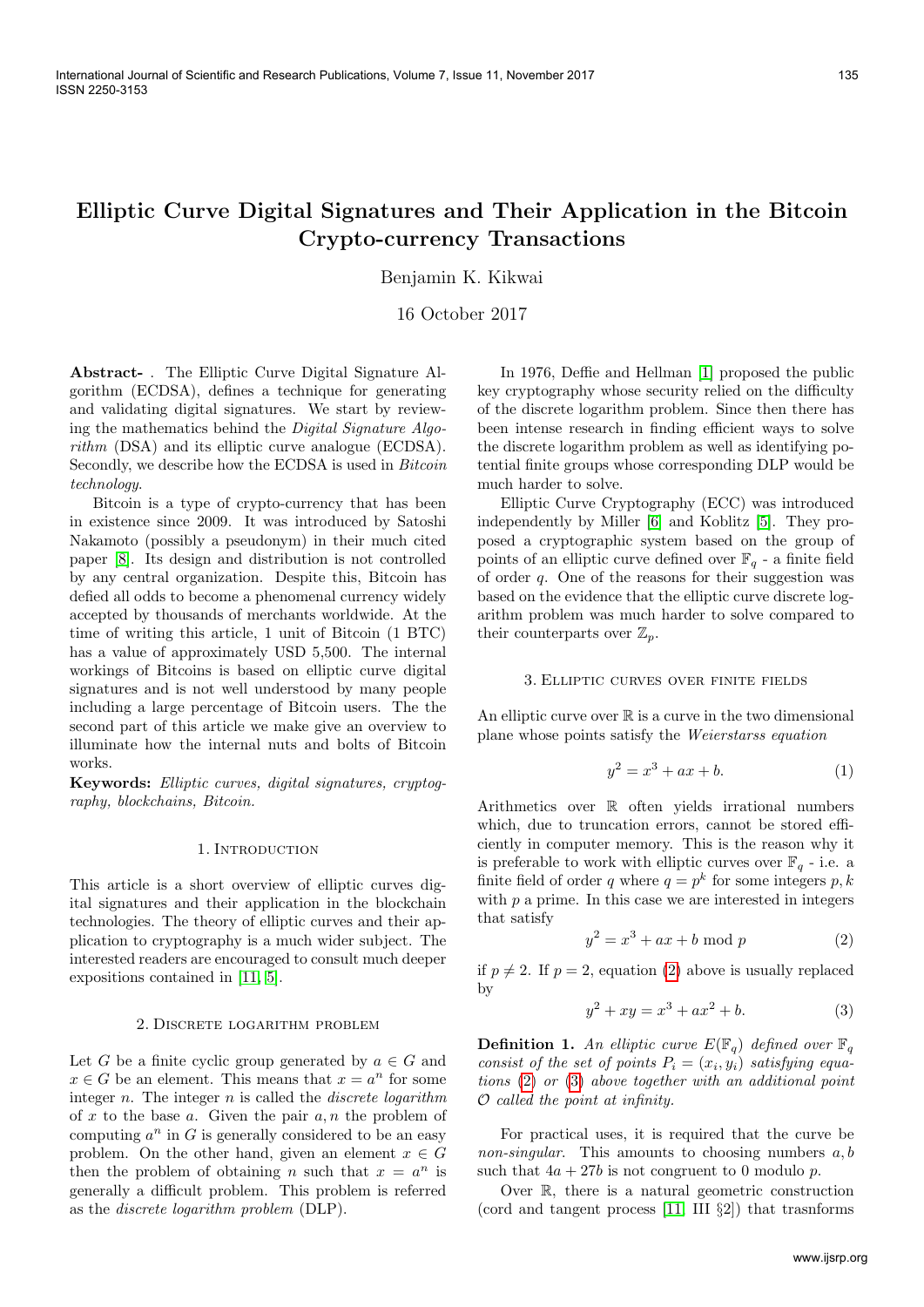the points of an elliptic curve into an abelian group having  $\mathcal O$  as the neutral element. The geometric construction relies on a special case of the Bézout Theorem  $[4,$ I.7.8] stating that any pair of projective curves of degrees  $n, m$  intersects at exactly  $nm$  points. For the purposes of this short article, we shall give explicit formulas for addition of points.

The group operation on  $E(\mathbb{F}_q)$  is written additively. Given  $P_1 = (x_1, y_1)$  and  $P_2 = (x_2, y_2)$  points on  $E(\mathbb{F}_q)$ , one can obtain a third point  $P_3 = (x_3, y_3) = P_1 + P_2$ using the following explicit formulas. Assuming that  $P_1 \neq P_2$  and  $p \neq 2$  then

$$
x_3 = \left(\frac{y_2 - y_1}{x_2 - x_1}\right)^2 - x_1 - x_2 \tag{4}
$$

$$
y_3 = \left(\frac{y_2 - y_1}{x_2 - x_1}\right)(x_1 - x_3) - y_1.
$$
 (5)

On the other hand, if  $P_1 = P_2$  and  $p \neq 2$  then we have the point doubling formulas as follows

$$
x_3 = \left(\frac{3x_1^2 + a}{2y_1}\right)^2 - 2x_1\tag{6}
$$

$$
y_3 = \left(\frac{3x_1^2 + a}{2y_1}\right)(x_1 - x_3) - y_1.
$$
 (7)

If  $p = 2$  and  $P_1 \neq P_2$  then equations [\(4\)](#page-1-0) and [\(5\)](#page-1-1) are replaced by

$$
x_3 = \left(\frac{y_2 + y_1}{x_2 + x_1}\right)^2 + \left(\frac{y_2 + y_1}{x_2 + x_1}\right) + a + x_1 + x_2 \tag{8}
$$

$$
y_3 = \left(\frac{y_2 + y_1}{x_2 + x_1}\right)(x_1 + x_3) + y_1 + x_3.
$$
 (9)

Finally if  $p = 2$  and  $P_1 = P_2$  then the addition formulas are given by

$$
x_3 = \left(\frac{x_1^4 + b}{x_1^2}\right) \tag{10}
$$

$$
y_3 = \left(\frac{x_1^2 + y_1}{x_1}\right)(x_3) + x_1^2 + x_3. \tag{11}
$$

The operations in equations  $(4)$  -  $(11)$  are performed modulo  $p$  and thus divisions should be interpreted as multiplications by multiplicative inverses. Though the equations above are obtained from a geometrical construction, these equations are evaluated using modular arithmetics, thus loosing their geometric interpretations.

#### 4. Elliptic Curve Cryptosystems

In practice, a cyclic subgroup of  $E(\mathbb{F}_q)$  is used rather than the entire group. This amounts to choosing parameters  $a, b, p, k$  and an additional point  $G \in E(\mathbb{F}_q)$ generating a sufficiently large cyclic subgroup of  $E(\mathbb{F}_q)$ . These parameters are shared publicly and are used for generating public keys. For simplicity, we will assume that  $E(\mathbb{F}_q)$  is cyclic generated by a point  $G \in E(\mathbb{F}_q)$ 

(This is not true in general - see [\[7\]](#page-3-6) for details). Our assumption implies that any point  $P$  on the elliptic curve can be expressed as

$$
P = nG = G + \dots + G \tag{12}
$$

where  $n$  is a non-negative integer.

Definition 2 (Elliptic Curve Discrete Logarithm Problem - ECDLP). Let  $P$  be a point in the cyclic subgroup of  $E(\mathbb{F}_q)$  generated by G. Find the smallest integer n such that  $P = nG$ .

<span id="page-1-1"></span><span id="page-1-0"></span>The security of an elliptic curve based cryptosystem relies on the difficulty of the ECDLP. Given an integer n it's easy to compute the point  $nG$ , while on the other hand if a point  $P$  is of the form  $nG$  for some integer n then it is computationally infeasible to obtain the integer  $n$ . This means that one would require enormous amount of resources to be able to solve the problem. A related and more relevant problem is the Elliptic Curve Diffie-Hellman Problem (ECDHP) stated as follows.

**Definition 3** (ECDHP). Let  $Q, R$  be points in the cyclic subgroup of  $E(\mathbb{F}_q)$  generated by G such that  $Q = n_Q G$ and  $R = n_R G$  for some  $n_Q, n_R$ . Determine  $P =$  $n_{O}n_{R}G$ .

It is easy to see that if one can solve ECDLP efficiently then one would be able to solve the ECDHP.

We now discuss how the ECDHP is used in generation and verification of elliptic curve based digital signatures. Recall that a digital signature is a cryptographic primitive which is fundamental in authentication, authorization and non-repudiation. Creation and verification of digital signature relies on the concept of a one-way hash function.

Definition 4. A hash function H is a computationally efficient function mapping binary strings of arbitrary length to binary strings of a fixed length.

<span id="page-1-2"></span>The hash function  $H$  is required to satisfy the following properties:

- Collision resistance it should be computationally infeasible to find distinct inputs  $m_1, m_2$  such that  $H(m_1) = H(m_2),$
- $\bullet$  Pre-image resistance given an output value  $x$  it should be computationally infeasible to find an input m such that  $H(m) = x$ ,
- Second pre-image resistance given an input message  $m$  it should be computationally infeasible to find another input m' such that  $H(m) = H(m')$ .

4.1. Elliptic Curve Digital Signature Algo-**RITHM** 

In this scenario, Alice needs to send a message to Bob. Alice would digitally sign the message before transmitting it to Bob. Upon receipt, Bob would need to verify that indeed the message is from Alice and not from an impersonator Eve.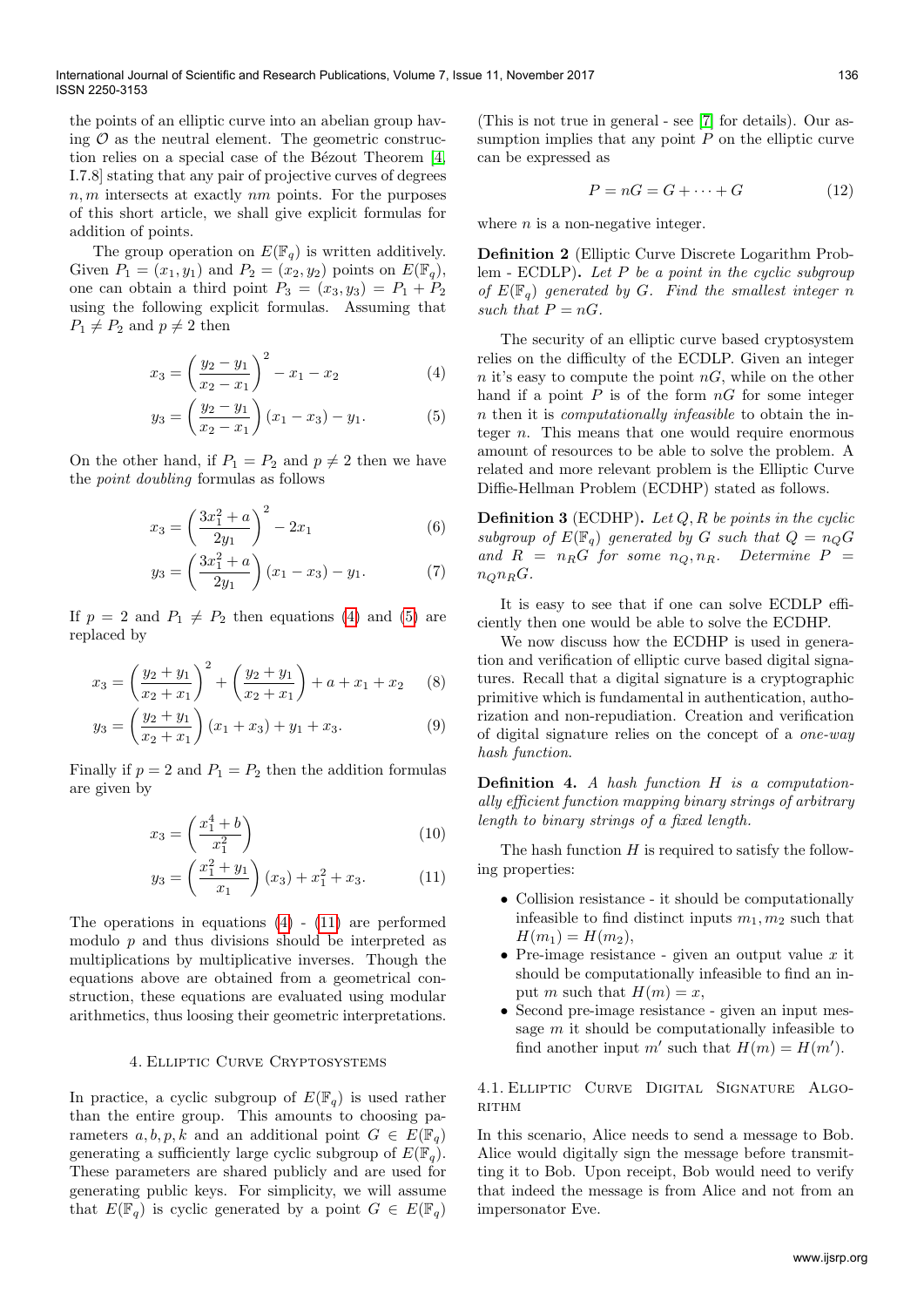It is assumed that an elliptic curve  $E(\mathbb{F}_q)$  and a point  $G \in E(\mathbb{F}_q)$  of order l have been chosen and made public. For Alice to sign a message  $m$  she needs to choose a random integer  $n_A$  as her private key, compute her public key as  $K_A = n_A G$ . The public key is made public by depositing it at a Trusted Authority (TA).

# ECDSA - Message Signing Algorithm:

- 1. Alice selects a random integer k such that  $1 < k <$ l.
- 2. She computes  $kG = (x_1, y_1) \in E(\mathbb{F}_q)$  and set  $r = x_1 \mod l$ . If  $r = 0$  go back to 1.
- 3. She computes  $k^{-1} \mod l$ .
- 4. She computes  $s = k^{-1}(H(m) + n_A r) \text{ mod } l$ , where  $H$  is a publicly available hash function.
- 5. She sends the signed message  $(m, s, r)$  to Bob.

ECDSA - Signature Verification Algorithm: Bob receives the message as  $(m', s', r')$ . He will first obtain Alice's public key  $K_A$  from the TA then use the following procedure:

- 1. Bob verifies that  $r'$  and  $s'$  lies in the interval  $[1, l - 1],$
- 2. He then computes  $w = s'^{-1} \mod l$  and the message hash  $H(m')$ .
- 3. He then computes  $u_1 = H(m')w \mod l$  and  $u_2 =$  $r'w \mod l$ .
- 4. Finally he computes  $u_1G + u_2K_a = (x_0, y_0)$  and set  $v = x_0 \mod l$ .

If the message if authentic i.e.  $(m', s', r') = (m, s, r)$ then we have

$$
k = s^{-1}(H(m) + n_A r) \mod l
$$
  
= 
$$
w(H(m) + n_A r)
$$
  
= 
$$
u_1 + u_2 n_A.
$$

Thus  $kG = (u_1 + u_2n_A)G = u_1G + u_2K_a = (x_0, y_0).$ Hence Bob accepts the message as authentic if and only if  $v = r'$ .

Now suppose that Eve would like to impersonate Alice. She creates a fictitious message m, picks a random integer k, computes  $kQ = (x_1, y_1)$  and chooses  $r = x_1$ mod l. She also computes  $H(m)$  and  $k^{-1}$ . Her task will then be to figure out the correct  $s$  such that when used in the verification procedure it yields v such that  $v = r$ . But s depends on Alice's secret key  $n_A$  and so Eve would have to employ any technique that either gives her the correct s without  $n_A$  or solve the elliptic curve discrete logarithm problem to obtain Alice's secret key by using Q and Alice's public key  $K_A = n_A Q$ . If we assume that Eve has succeed in finding the correct s then we know that

$$
r = v = H(m)wQ + rwK_A
$$

where  $w = s^{-1} \mod l$ . Thus  $skQ = H(m)Q + rK_A$ . Letting z be the inverse of  $r \mod l$  then we have

$$
z(sk - H(m))Q = K_A = n_A Q
$$

This means  $z(sk - H(m)) = n_A = \log_Q(K_A)$  and thus Eve would have solved the elliptic curve discrete logarithm problem.

## 5. Use of Digital Signatures in Bitcoin

For the rest of this article, we describe how digital signatures are applied in Bitcoin technology. In a nutshell, the basic concepts of Bitcoin are:

- Bitcoin address a digital analogue of a physical wallet,
- Transactions records of transfer of Bitcoins from one address to another address,
- Blockchain a publicly available ledger of all the transactions that has ever taken place.

The elliptic curve chosen by Satoshi Nakamoto defined by the equation

$$
y^2 = x^3 + 7 \mod p \tag{13}
$$

where  $p$  is the integer

$$
p = 2^{256} - 2^{32} - 977
$$
  
= 1157920892373161954235709850086879  
07853269984665640564039457584007908  
834671663.

The data above defines an elliptic curve  $E(\mathbb{F}_q)$  of order

$$
q = 1157920892373161954235709850086879
$$
  
07852837564279074904382605163141518  
161494337.

Other piece of publicly available data used in Bitcoin is the point  $G = (x_0, y_0) \in E(\mathbb{F}_q)$  - a generator of a cyclic subgroup of  $E(\mathbb{F}_q)$ . The coordinates of G are

$$
\begin{aligned} x_0&=55066263022277343669578718895168\\ &~~53432625060345377759417550018736038\\ y_0&=32670510020758816978083085130507 \end{aligned}
$$

04318447127338065924327593890433575 7337482424.

The hashing algorithm used in Bitcoin is the SHA-256 introduced by the American National Institute for Standards and Technology [\[3,](#page-3-7) [12,](#page-3-8) [10\]](#page-3-9). In practice this hashing algorithm is applied twice (denoted by  $SHA-256^2$ ) so as to improve the security of transactions. For our purposes we shall simply represent SHA-256<sup>2</sup> as  $H$ .

## 5.1. Bitcoin Addresses

While handling physical money, one needs a wallet, an account, a pocket e.t.c to temporarily store the money. Similarly in Bitcoin technology, one needs a digital address to hold the digital money. These addresses will look like the following:

## 12C4GbvvWGihHjda4y8y48he1EGjDAnMDr